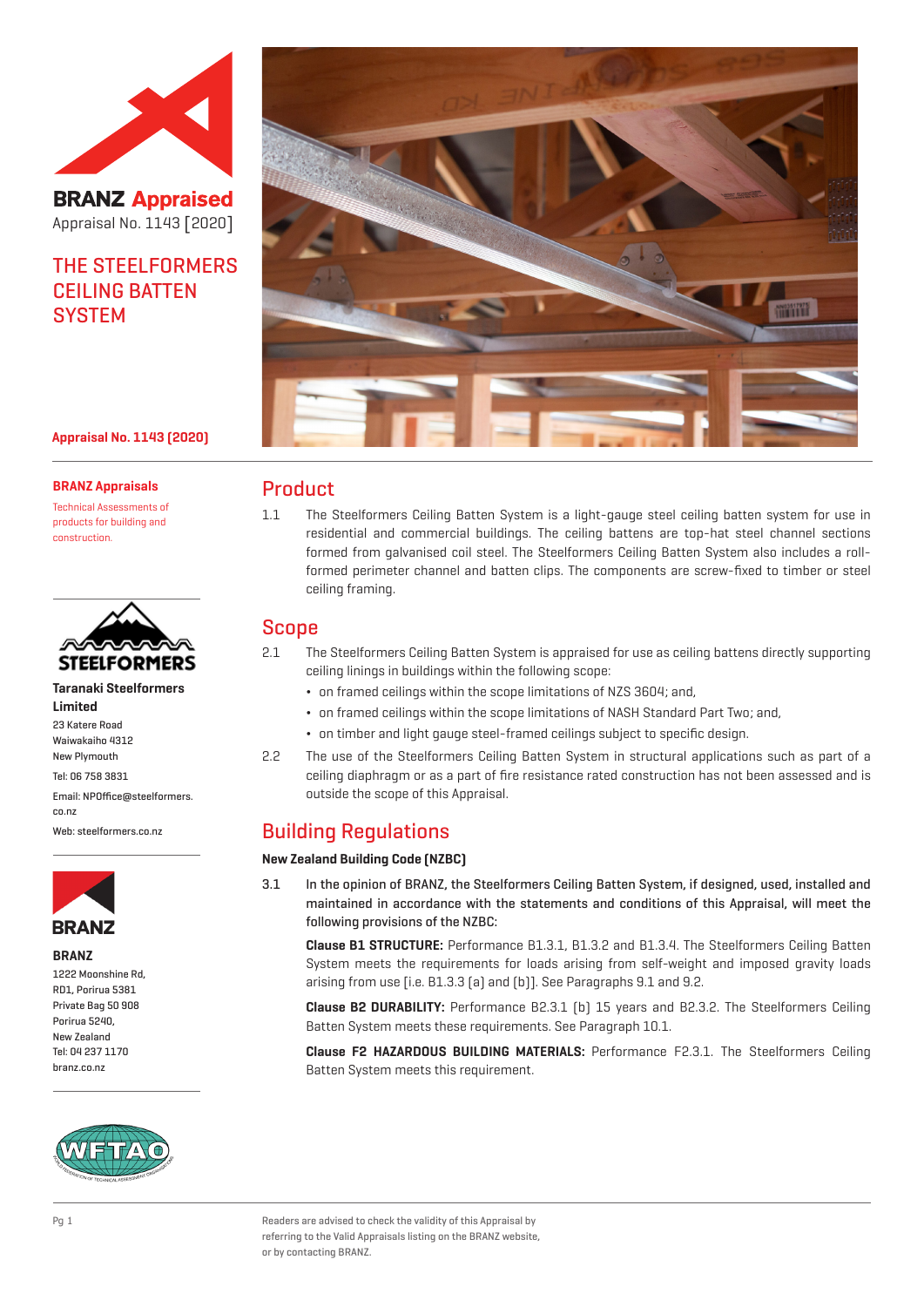

# Technical Specification

- 4.1 The Steelformers Ceiling Batten System components supplied by Taranaki Steelformers Limited are as follows:
	- ¬ The Steelformers Ceiling Batten is a 35 mm deep, trapezoidal top-hat steel channel section with the flanges folded to double thickness, formed from galvanised coil steel (G550 grade, 0.55BMT, Z275) supplied by New Zealand Steel. The Steelformers Ceiling Batten features uniform indentations to the face to aid easy installation of self-drilling plasterboard screws. Ceiling battens are cut to order, to a maximum length of 10 m. The building contractor provides Taranaki Steelformers Limited with the quantities of each length required for the order and the installation locations within the building. Ceiling battens are supplied to exact lengths and prelabelled for easy, on-site identification.
	- The Steelformers Perimeter Channel is a roll-formed steel C-section formed from the same material as the Steelformers Ceiling Batten and is available in 6 m lengths.
	- The Steelformers Batten Clip is a pressed-metal tab, stamped from galvanised coil steel (G300 grade, 0.95BMT, Z275) supplied by New Zealand Steel. It is screw-fixed to the side of the supporting framing and readily facilitates the levelling and alignment of the Steelformers Ceiling Battens to allow for construction tolerances in timber framing prior to the fixing of ceiling linings. The batten clip is able to accommodate a drop of 25 mm from the underside of the ceiling joist.
- 4.2 Accessories used with the Steelformers Ceiling Batten System which are supplied by the building contractor are:

#### **Fasteners:**

- ¬ Fasteners for fixing the Steelformers Ceiling Batten System components to timber are 32 x 8 g wafer head, gold passivated, coarse thread screws.
- ¬ Fasteners for fixing the Steelformers Ceiling Batten System components to light steel framing are Konnect ST12 - 14 tpi x 20 mm CLS5 Steeltite self-drilling screws.

#### **Linings and Finishes:**

¬ Installation of ceiling linings and other finishes over the Steelformers Ceiling Batten System have not been assessed and are outside the scope of this Appraisal.

## Handling and Storage

5.1 The Steelformers Ceiling Batten System components and accessories must be stacked flat, off the ground and supported on a level platform. They must be kept dry at all times and care must be taken to avoid damage to the profiles.

# Technical Literature

6.1 Refer to the Appraisals listing on the BRANZ website for details of the current Technical Literature for the Steelformers Ceiling Batten System. The Technical Literature must be read in conjunction with this Appraisal. All aspects of design, use, installation and maintenance contained in the Technical Literature and within the scope of this Appraisal must be followed.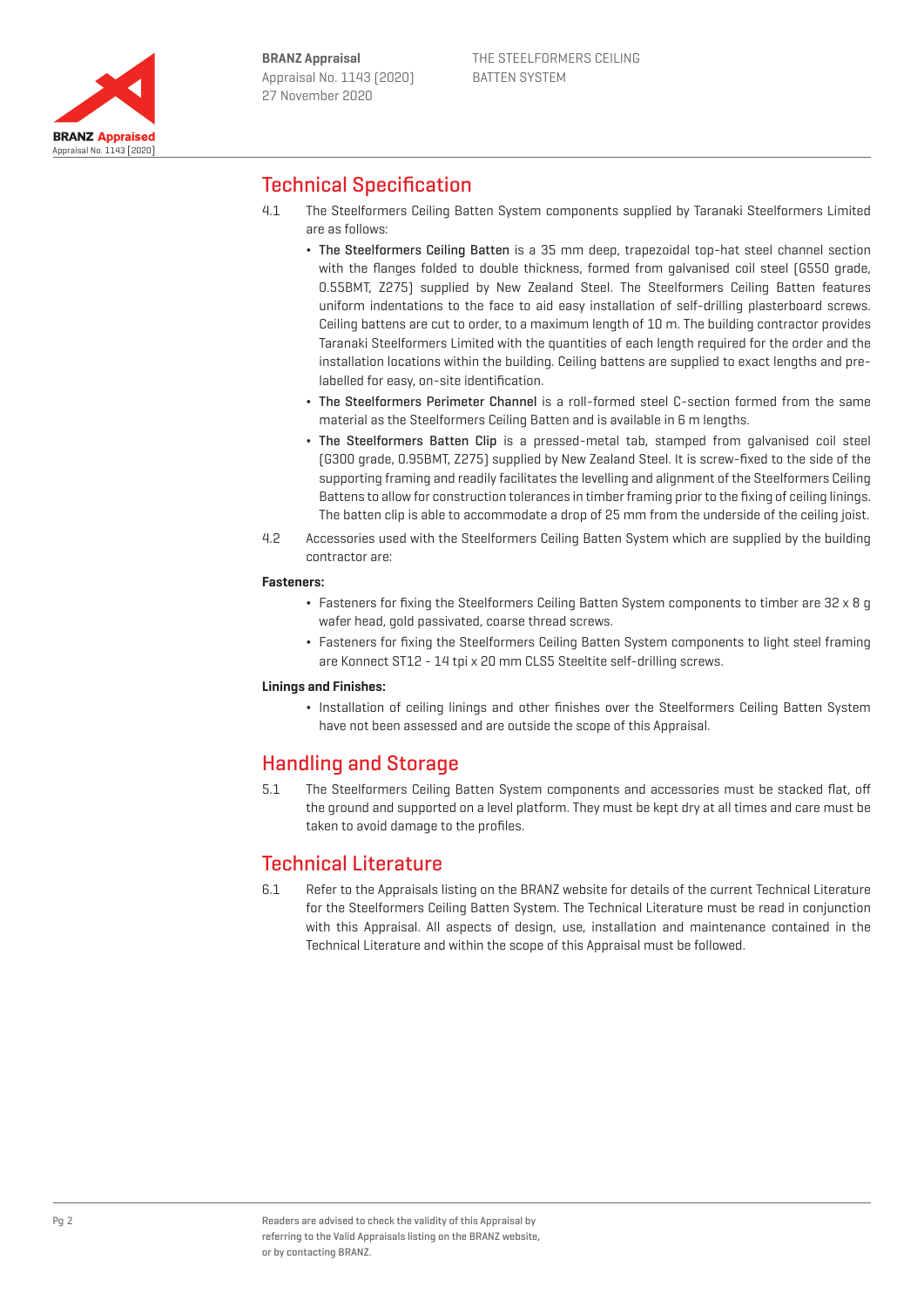

# Design Information

## General

- 7.1 The Steelformers Ceiling Batten is designed to be either directly screw-fixed to the underside of rafters, ceiling joists, truss chords or floor joists through the double thickness flanges or connected by way of Steelformers Batten Clips.
- 7.2 The Steelformers Perimeter Channel shall be screw-fixed to supporting framing at the perimeter of the room at 1,200 mm maximum centres.
- 7.3 Steelformers Batten Clips shall be fixed to the side of timber ceiling joists, truss chords or floor joists with three 32 x 8 g gold passivated, wafer head, coarse thread screws.
- 7.4 Steelformers Batten Clips shall be fixed to the side of light steel ceiling joists, truss chords or floor joists with three Konnect ST12 - 14 tpi x 20 mm CLS5 Steeltite self-drilling screws.
- 7.5 Steelformers Ceiling Battens can be fixed directly to the underside of timber ceiling joists, truss chords or floor joists with two 32 x 8 g gold passivated, wafer head, coarse thread screws.
- 7.6 Steelformers Ceiling Battens can be fixed directly to the underside of light steel ceiling joists, truss chords or floor joists with two Konnect ST12 - 14 tpi x 20 mm CLS5 Steeltite self-drilling screws.
- 7.7 The Steelformers Ceiling Batten System provides a dimensionally stable support frame for ceiling linings in non-structural or non-fire resistance rated situations.
- 7.8 The Steelformers Ceiling Batten System is suitable for use in enclosed, dry environments. The use in other situations is outside the scope of this Appraisal.

### Framing

- 8.1 Timber framing behind the Steelformers Ceiling Batten System must be treated as required by NZBC Acceptable Solution B2/AS1.
- 8.2 Timber framing must be designed and constructed in accordance with NZS 3604, or to a specific design using NZS 3603 and AS/NZS 1170.
- 8.3 Steel framing must be to NASH Standard Part Two, or be to a specific engineering design meeting the requirements of the NZBC, allowing for a maximum ceiling batten span of 1,200 mm.
- 8.4 Timber framing supporting the Steelformers Ceiling Batten System must remain dry in service. Refer to Paragraph 16.1 for information on moisture content.

### Structure

### **Load**

- 9.1 The Steelformers Ceiling Batten System is suitable to support single-layered ceiling linings up to a maximum weight of 25 kg/m<sup>2</sup> [13 mm plasterboard is nominally 12 kg/m<sup>2</sup>]. Steelformers Ceiling Battens shall be spaced at either 600 mm maximum or the maximum permissible span of the ceiling lining as specified by the proprietor, whichever is less. Steelformers Ceiling Battens shall span a maximum of 1,200 mm between supporting framing for a continuous span, and 900 mm maximum for a single span. Multi-layered ceilings have not been assessed and are outside the scope of this Appraisal.
- 9.2 The Steelformers Ceiling Batten System can support the weight of small, lightweight items with a maximum mass of 7.5 kg, fixed to the ceiling lining with not more that one item per  $1 \text{ m}^2$ . Heavy items such as range hoods, garage door openers, large luminaires and the like must be fixed to truss chords, ceiling joists or floor joists or blocking fixed between these elements.

## **Durability**

### **Serviceable Life**

10.1 The Steelformers Ceiling Batten System when used in enclosed, dry environments is expected to have a serviceable life in excess of 50 years.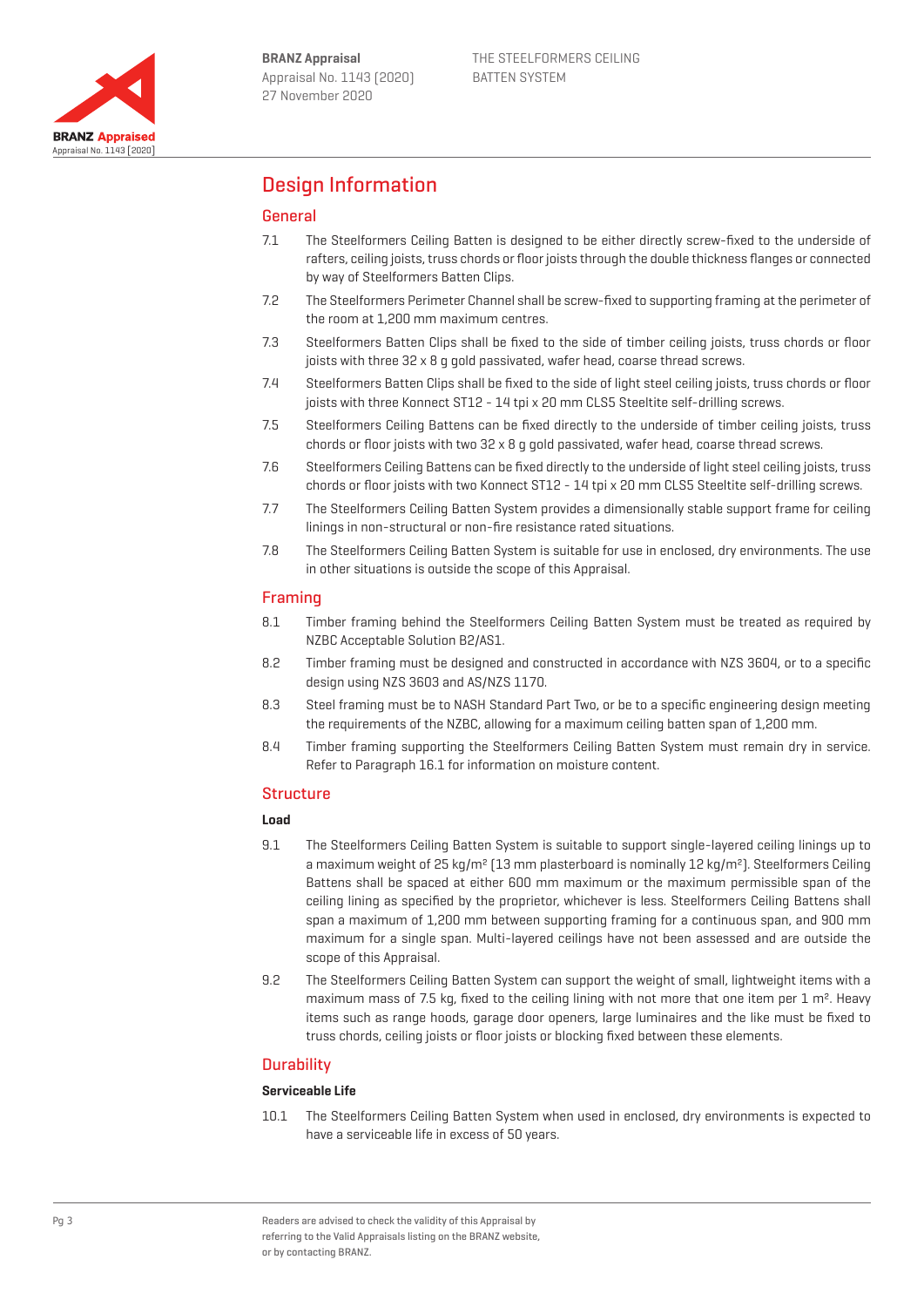

### Maintenance

11.1 There are no maintenance requirements for the Steelformers Ceiling Batten System components.

### Prevention of Fire Occurring

12.1 Separation or protection must be provided to the Steelformers Ceiling Batten System from heat sources such as fireplaces, heating appliances, flues and chimneys. Part 7 of NZBC Acceptable Solutions C/AS1 and C/AS2, and NZBC Verification Method C/VM1 provide methods for separation and protection of combustible materials from heat sources. The Steelformers Ceiling Batten System itself is non-combustible, but separation from heat sources is required to prevent heat transfer to associated combustible elements such as timber or plasterboard.

#### **Electricity**

13.1 Separation or protection to the Steelformers Ceiling Batten System from electricity sources must be provided to avoid the risk of electric shock.

## Installation Information

## Installation Skill Level Requirement

14.1 Installation of the Steelformers Ceiling Batten System must be completed by, or under the supervision of, a Licenced Building Practitioner (LBP) with the relevant Licence Class, in accordance with the Technical Literature and this Appraisal.

#### General

15.1 The Steelformers Ceiling Batten System must be installed in accordance with the Technical Literature. For inspection, reference must be made to the Technical Literature.

### Framing

16.1 To achieve an acceptable decorative finish, the ceilings must not be lined unless the moisture content of timber framing supporting the Steelformers Ceiling Batten System is less than 18%. It is recommended that a moisture content of 8-12% is achieved where buildings are to be air conditioned or centrally heated.

### Cutting

17.1 The Steelformers Ceiling Batten System components may be cut to length as required using tin snips or an angle grinder. Abrasive cutting techniques will damage the galvanised coating.

### Ceiling Batten Joints

18.1 The Steelformers Ceiling Battens can be end-joined by butt joining where the ceiling battens meet the supporting framing.

### Health and Safety

- 19.1 Personal protective equipment must be used when handling or cutting the Steelformers Ceiling Batten System components such as protective eyewear and gloves. Sharp cut edges should be filed smooth prior to fixing in place.
- 19.2 Dust resulting from the cutting or smoothing of components of the Steelformers Ceiling Batten System may be a respiratory irritant, and the use of a suitable facemask is recommended.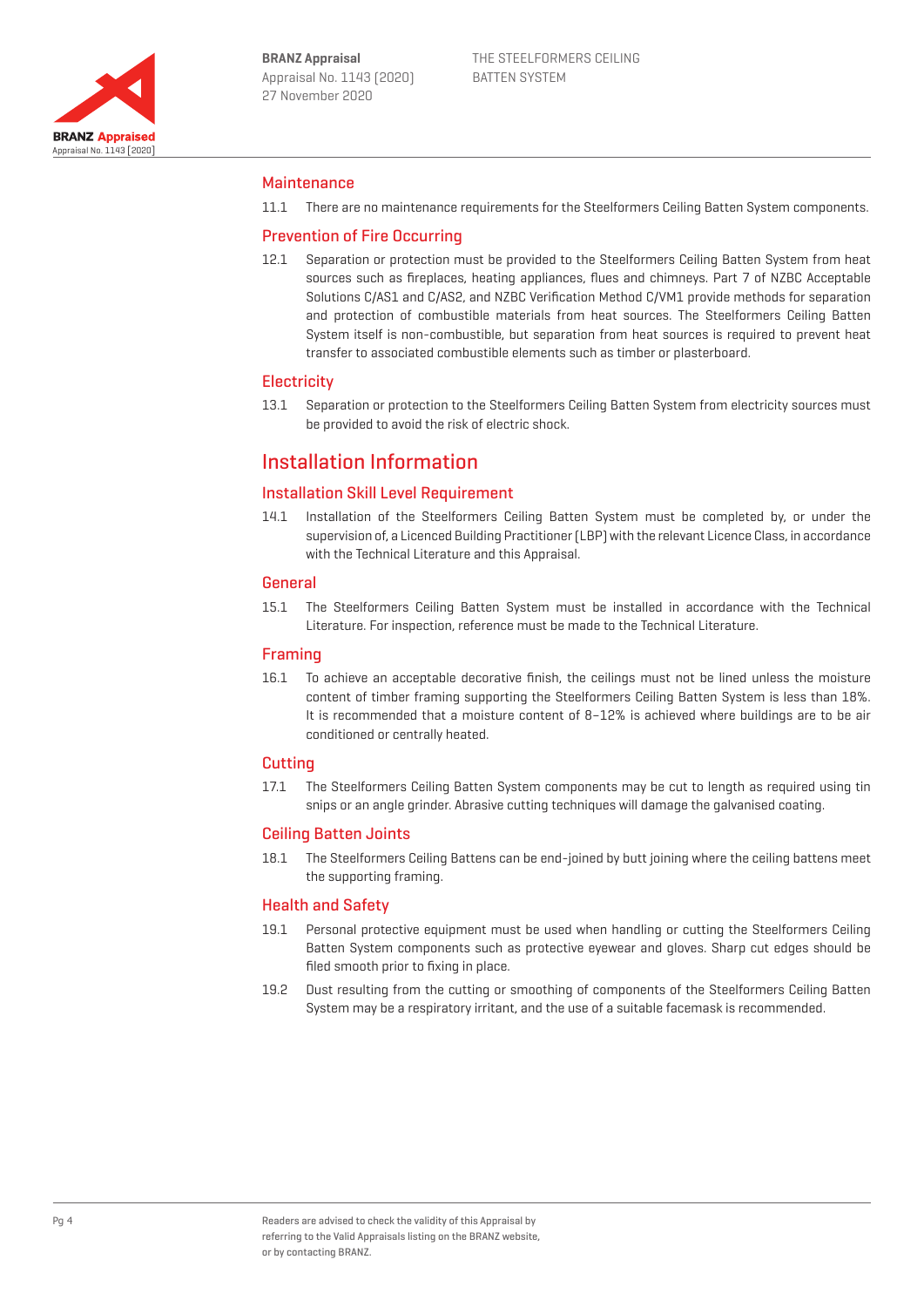

# Basis of Appraisal

The following is a summary of the technical investigations carried out.

### **Tests**

20.1 The Steelformers Ceiling Batten System has been assessed for bending stiffness and maximum loading capability. This assessment has been reviewed by BRANZ and found to be satisfactory.

#### Investigations

- 21.1 The Steelformers Ceiling Batten System Technical Literature has been examined by BRANZ and found to be satisfactory.
- 21.2 Site inspections were carried out by BRANZ to assess the practicability of the installation of the system, and to view completed installations.
- 21.3 An assessment was made of the durability of the system by BRANZ technical experts and found to be satisfactory.

#### **Quality**

- 22.1 The manufacturing process at Taranaki Steelformers Limited and details of the quality and composition of the materials have been examined by BRANZ and found to be satisfactory.
- 22.2 Taranaki Steelformers Limited is responsible for the quality of the product supplied.
- 22.3 The quality of the installation of the Steelformers Ceiling Batten System and subsequent finish of plasterboard linings on-site is the responsibility of the installation, stopping and finishing contractors.
- 22.4 Designers are responsible for the design of buildings.
- 22.5 Building owners are responsible for the maintenance in accordance with the instructions of Taranaki Steelformers Limited.

## Sources of Information

- ¬ AS/NZS 1170: 2002 Structural design actions.
- ¬ NASH Standard Part Two: 2019 Light Steel Framed Buildings.
- ¬ NZS 3603: 1993 Timber structures standard.
- ¬ NZS 3604: 2011 Timber-framed buildings.
- ¬ Ministry of Business, Innovation and Employment Record of amendments Acceptable Solutions, Verification Methods and handbooks.
- ¬ The Building Regulations 1992.